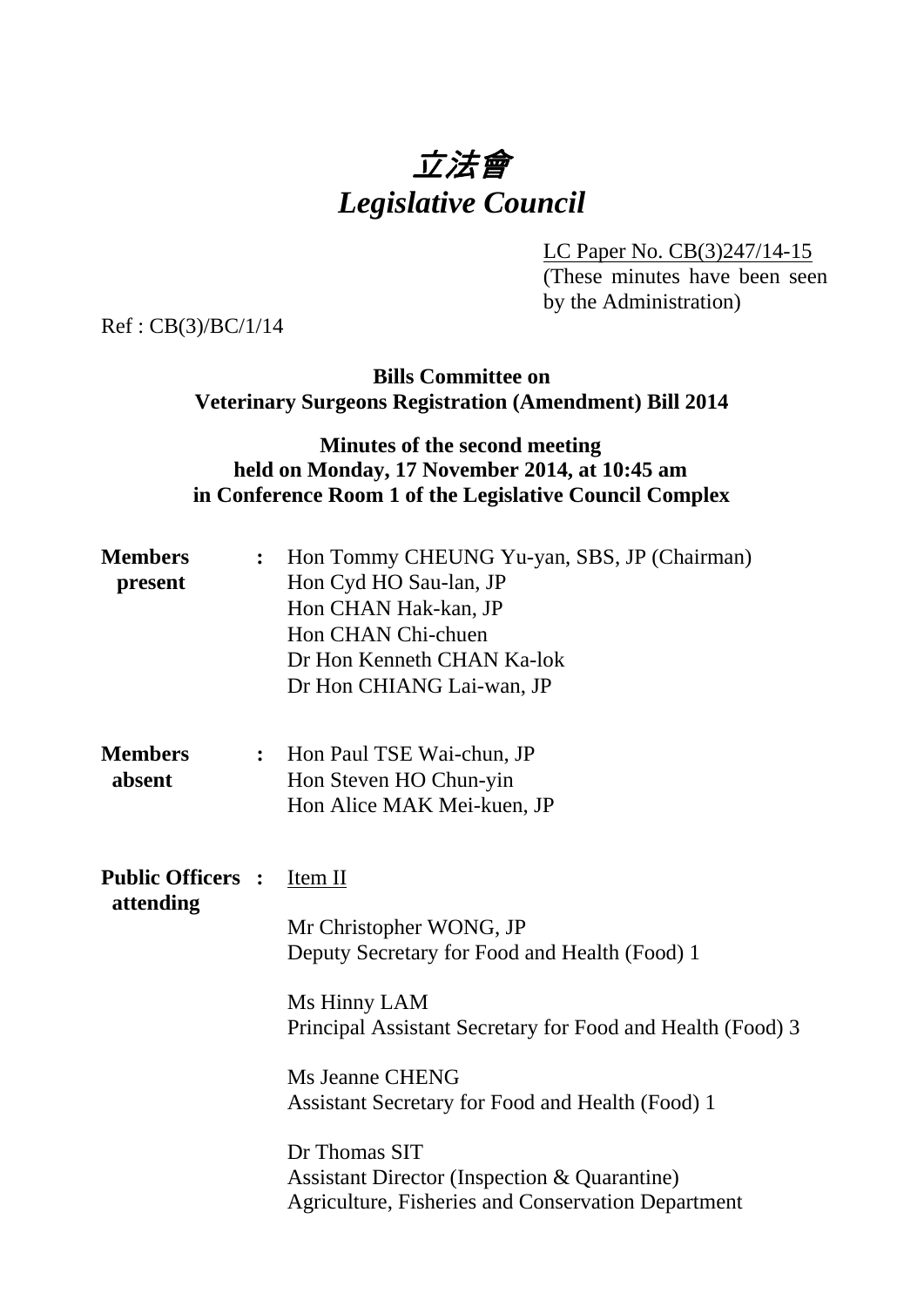Dr Michelle YEUNG Senior Veterinary Officer (Technical Services) Agriculture, Fisheries and Conservation Department

Mr Allen LAI Senior Government Counsel Department of Justice

**Attendance by : Item II invitation**

Liberal Party Pet's Right Concern Unit

Mr Anson LAM Deputy Convenor

The Hong Kong Veterinary Association

Dr Florence CHAN **Secretary** 

Wanchai Animal Clinic

Dr Paul ESSEY

The Society for the Prevention of Cruelty to Animals (HK)

Dr Jane GRAY Chief Veterinary Surgeon

China (Hong Kong) Veterinary Association

Dr Cornwell SHIU President

Dr Patrick CHONG Pak-kin

School of Veterinary Medicine, City University of Hong Kong

Dr Richard BROWN Associate Director, Professional Veterinary Education and Development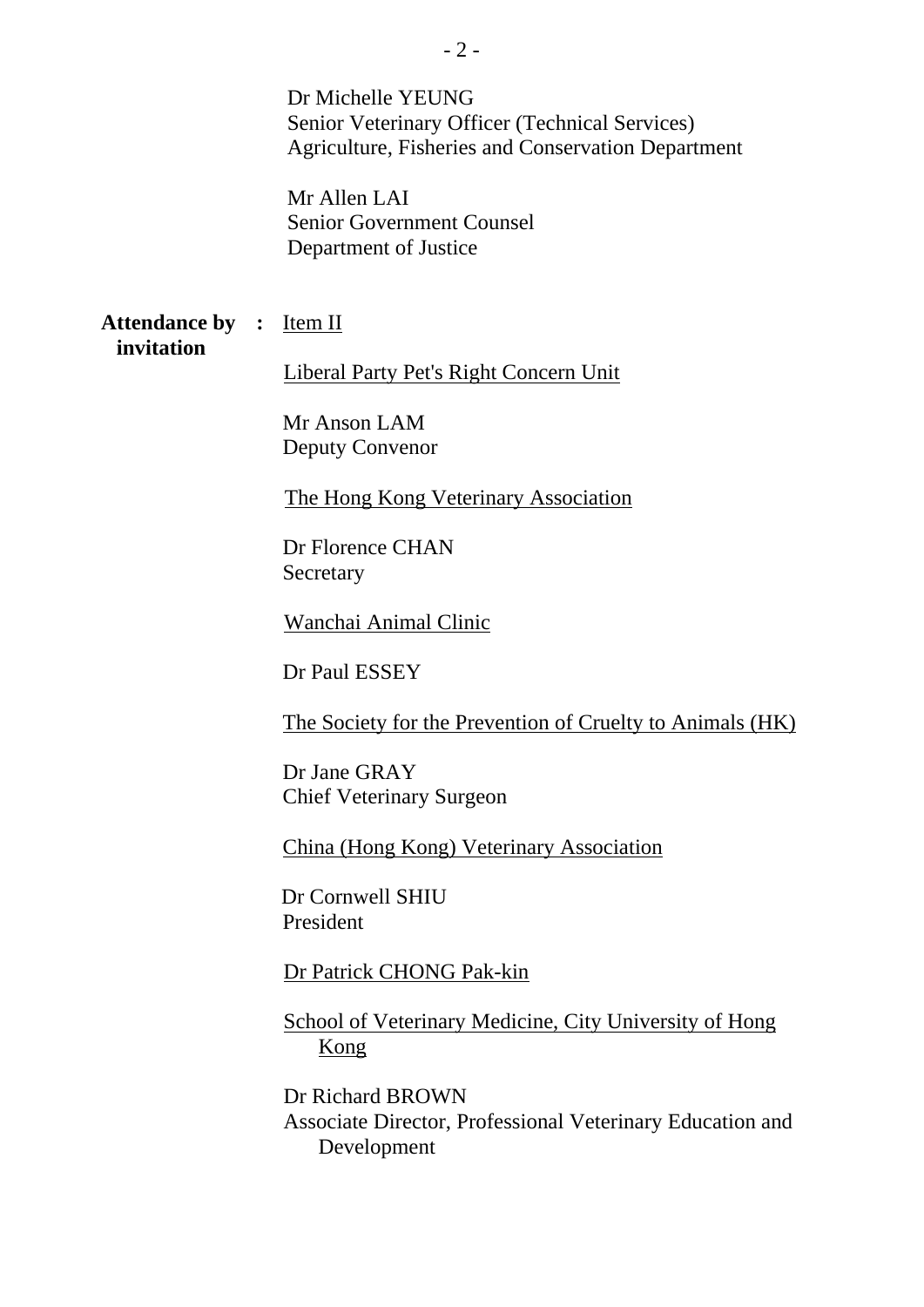|                               |                | <b>Veterinary Surgeons Board of Hong Kong</b>     |
|-------------------------------|----------------|---------------------------------------------------|
|                               |                | Dr Olivia CHAN<br>Member                          |
| Clerk in<br>attendance        |                | : Mr Thomas WONG<br>Chief Council Secretary (3) 1 |
| <b>Staff in</b><br>attendance | $\ddot{\cdot}$ | Ms Wendy KAN<br>Assistant Legal Adviser 6         |
|                               |                | Ms Doris LO<br>Senior Council Secretary (3) 2     |
|                               |                | Miss Meisy KWOK<br>Legislative Assistant (2) 6    |

Action

**I. Confirmation of minutes**  (LC Paper No. CB(3)155/14-15)

1. The Bills Committee deliberated (index of proceedings at **Annex**).

- 2. The minutes of the meeting held on 28 October 2014 were confirmed.
- **II. Meeting with deputations and the Administration**  (LC Paper Nos. CB(3)797/13-14, LS77/13-14, CB(3) 87/14-15(02)- (05), File Ref: FHB/F/6/12/12, CB(3) 133/14-15(01)-(10) and CB(3) 134/14-15(001)-(156))

3. The Bills Committee received views from eight deputations/individuals attending the meeting and noted 156 submissions from groups/individuals not attending the meeting.

(*Post-meeting note*: Three submissions from groups/individuals on the Bill received after the meeting (LC Paper Nos. CB(3) 174/14- 15(01)-(03)) were issued to members vide LC Paper No. CB(3) 174/14-15 on 20 November 2014.)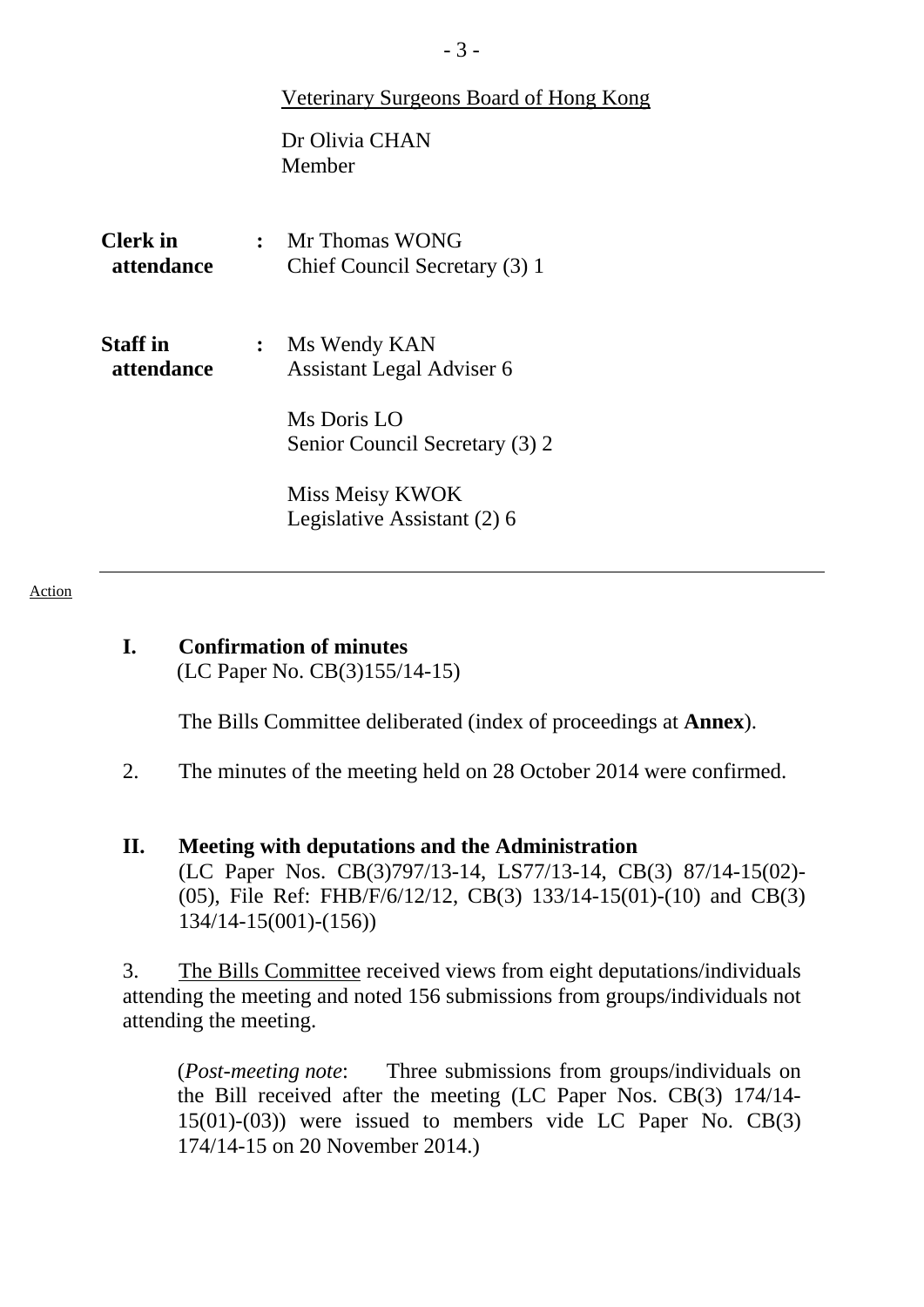#### Follow-up actions arising from the discussion

- 4. The Administration was requested to provide the following information – Admin
	- (a) the ratios of registered veterinary surgeons ("RVSs") to animals in Hong Kong and overseas jurisdictions;
	- (b) the reason(s) for not proposing the election of all the 12 RVSs by the veterinary profession to the Veterinary Surgeons Board ("VSB") in the Bill;
	- (c) the merits of the proposed election of six RVSs by the profession to VSB;
	- (d) the background (including the specialties) of the six RVSs appointed by the Secretary for Food and Health ("SFH") to VSB since its establishment in 1997;
	- (e) in connection with clause 13 of the Bill under which the proposed new section 28(1A) of the Veterinary Surgeons Registration Ordinance (Cap. 529) ("the Ordinance") provides that SFH may by regulation provide for matters concerning an election of members to VSB, (i) the proposal on the election; and (ii) the reason(s) for the proposed regulation being subject to "negative vetting" instead of "positive vetting" by the Legislative Council;
	- (f) the longest and shortest times taken by VSB to conclude its investigation of a complaint received from 2002 to 2006 and from 2007 to 2011 respectively; and
	- (g) in connection with section 7 of the Ordinance under which a Legal Adviser to VSB is appointed by SFH, whether more legal advisers to VSB may be appointed to cope with the rising caseload as and when necessary.

#### **III. Any other business**

Subsequent meetings

5. The Chairman reminded members that the next meeting would be held on Tuesday, 2 December 2014, at 8:30 am.

6. The Chairman said that the Bills Committee would commence clauseby-clause examination of the Bill after the completion of its discussion on the policy aspects of the Bill at the next meeting.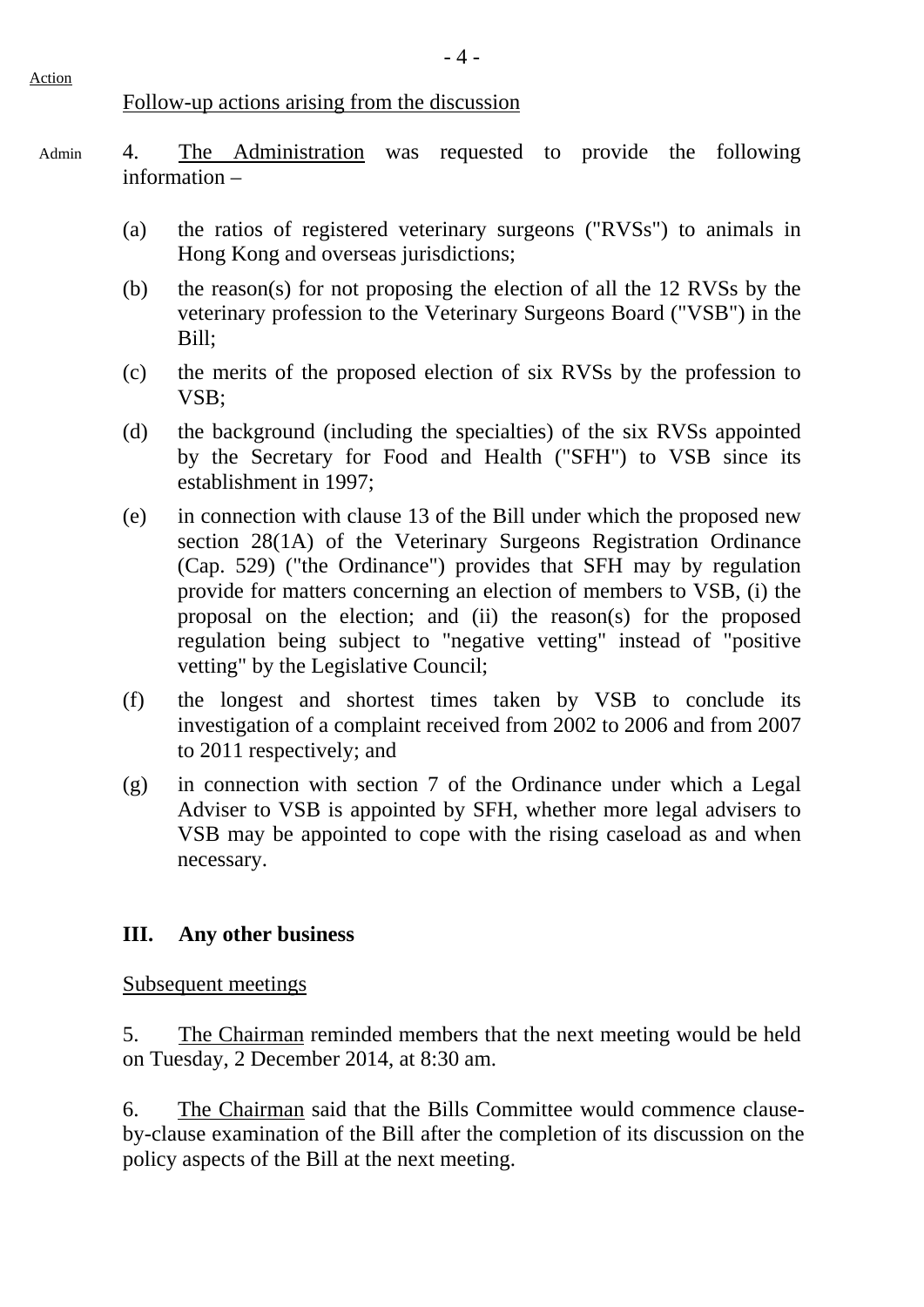7. Members agreed that the fourth meeting of the Bills Committee be held on Friday, 19 December 2014 from 10:45 am to 12:45 pm to continue the discussion on the Bill.

(*Post-meeting note*: Notice of and the agenda for the fourth meeting were issued vide LC Paper No. CB(3)175/14-15 on 20 November 2014. At the Bills Committee meeting on 2 December 2014, members agreed that the fourth meeting was re-scheduled to Monday, 5 January 2015, at 10:45 am.)

8. There being no other business, the meeting ended at 12:46 pm.

Council Business Division 3 Legislative Council Secretariat 5 December 2014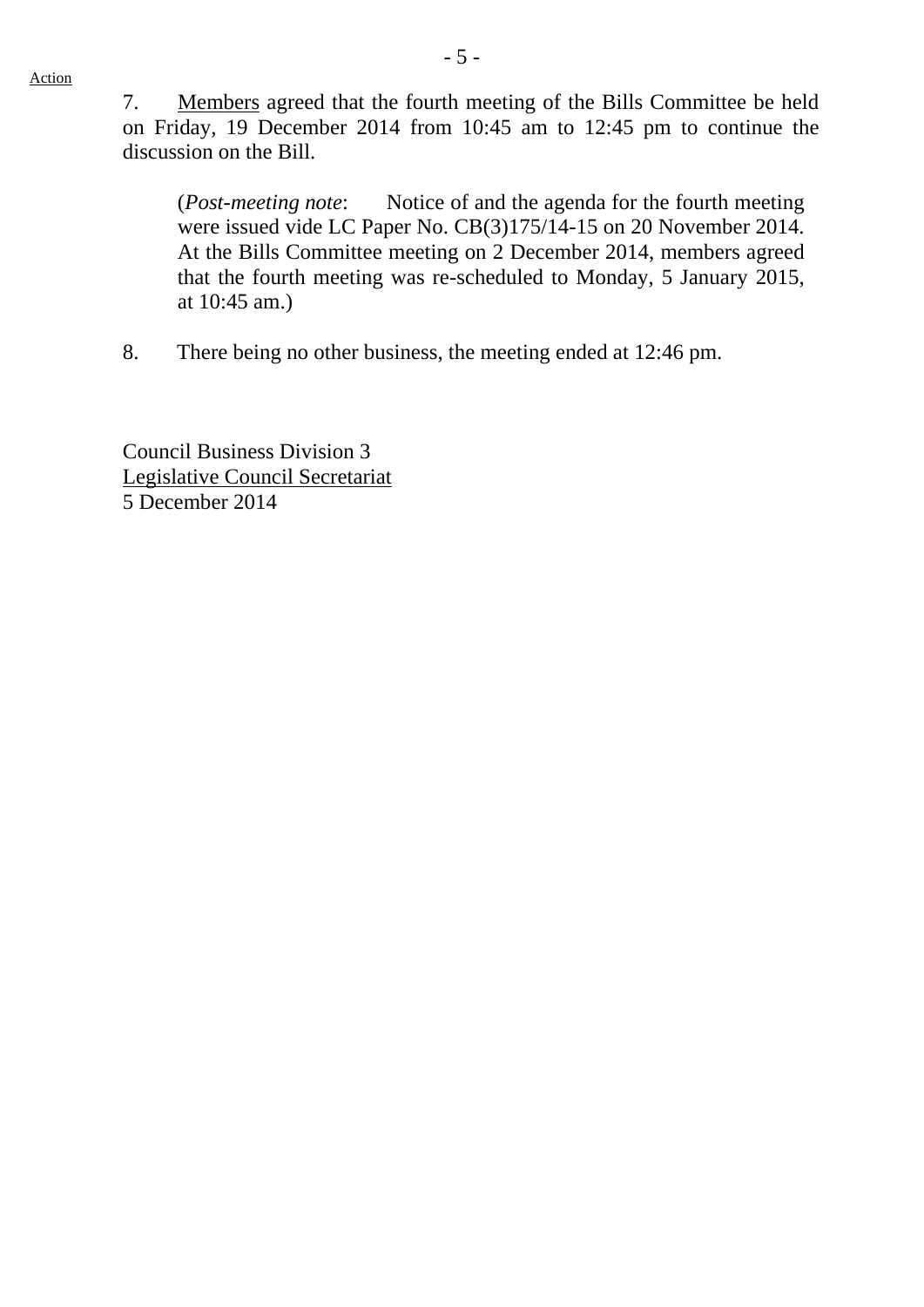## **Proceedings of the second meeting of the Bills Committee on Veterinary Surgeons Registration (Amendment) Bill 2014 on Monday, 17 November 2014, at 10:45 am in Conference Room 1 of the Legislative Council Complex**

| <b>Time</b><br>marker                   | <b>Speaker</b>                                                                                                         | Subject(s)                                                                                                                                                                                | <b>Action</b><br>required |  |  |
|-----------------------------------------|------------------------------------------------------------------------------------------------------------------------|-------------------------------------------------------------------------------------------------------------------------------------------------------------------------------------------|---------------------------|--|--|
| Agenda Item I - Confirmation of minutes |                                                                                                                        |                                                                                                                                                                                           |                           |  |  |
| $000154 -$<br>000220                    | Chairman                                                                                                               | Confirmation of the minutes of the meeting held on<br>28 October 2014 [LC Paper No. CB(3)155/14-15].                                                                                      |                           |  |  |
|                                         | Agenda Item II - Meeting with deputations and the Administration                                                       |                                                                                                                                                                                           |                           |  |  |
| $000221 -$<br>000645                    | Chairman                                                                                                               | Opening remarks                                                                                                                                                                           |                           |  |  |
| $000646 -$<br>000953                    | Chairman<br>Unit                                                                                                       | Presentation of views on the Veterinary Surgeons Registration<br>Mr Anson LAM, Liberal (Amendment) Bill 2014 ("the Bill")<br>Party Pet's Right Concern [[LC Paper No. CB(3)174/14-15(01)] |                           |  |  |
| $000954-$<br>001304                     | Chairman<br>Hong Kong Veterinary<br>Association ("HKVA")                                                               | Presentation of views<br>Dr Florence CHAN, The [LC Paper No. CB(3)133/14-15(03)]                                                                                                          |                           |  |  |
| $001305 -$<br>001624                    | Chairman<br>Animal Clinic ("WCAC")                                                                                     | Presentation of views<br>Dr Paul ESSEY, Wanchai [LC Paper No. $CB(3)133/14-15(04)$ ]                                                                                                      |                           |  |  |
| $001625 -$<br>001952                    | Chairman<br>Prevention of<br>for the<br>Cruelty to Animals (HK)<br>("SPCA")                                            | Presentation of views<br>Dr Jane GRAY, The Society [LC Paper No. $CB(3)133/14-15(06)$ ]                                                                                                   |                           |  |  |
| $001953 -$<br>002304                    | Chairman<br>(Hong Kong) Veterinary<br>Association                                                                      | Presentation of views<br>Dr Cornwell SHIU, China $ [LC$ Paper No. $CB(3)133/14-15(07)]$                                                                                                   |                           |  |  |
| $002305 -$<br>002625                    | Chairman                                                                                                               | Presentation of views<br>Dr Patrick CHONG Pak-kin [[LC Paper No. CB(3)133/14-15(08)]                                                                                                      |                           |  |  |
| $002626 -$<br>002926                    | Chairman<br>Richard<br>Dr<br>School<br>of<br>Veterinary<br>Medicine, City University<br>of Hong Kong ("SVM,<br>CityU") | Presentation of views<br>BROWN, [LC Paper No. CB(3)133/14-15(09)]                                                                                                                         |                           |  |  |
| $002927 -$<br>003221                    | Chairman<br>Olivia<br>Dr<br>Veterinary<br>Surgeons<br>Board of Hong Kong<br>("VSB")<br>Admin                           | Presentation of views<br>CHAN, [LC Paper No. CB(3)133/14-15(10)]                                                                                                                          |                           |  |  |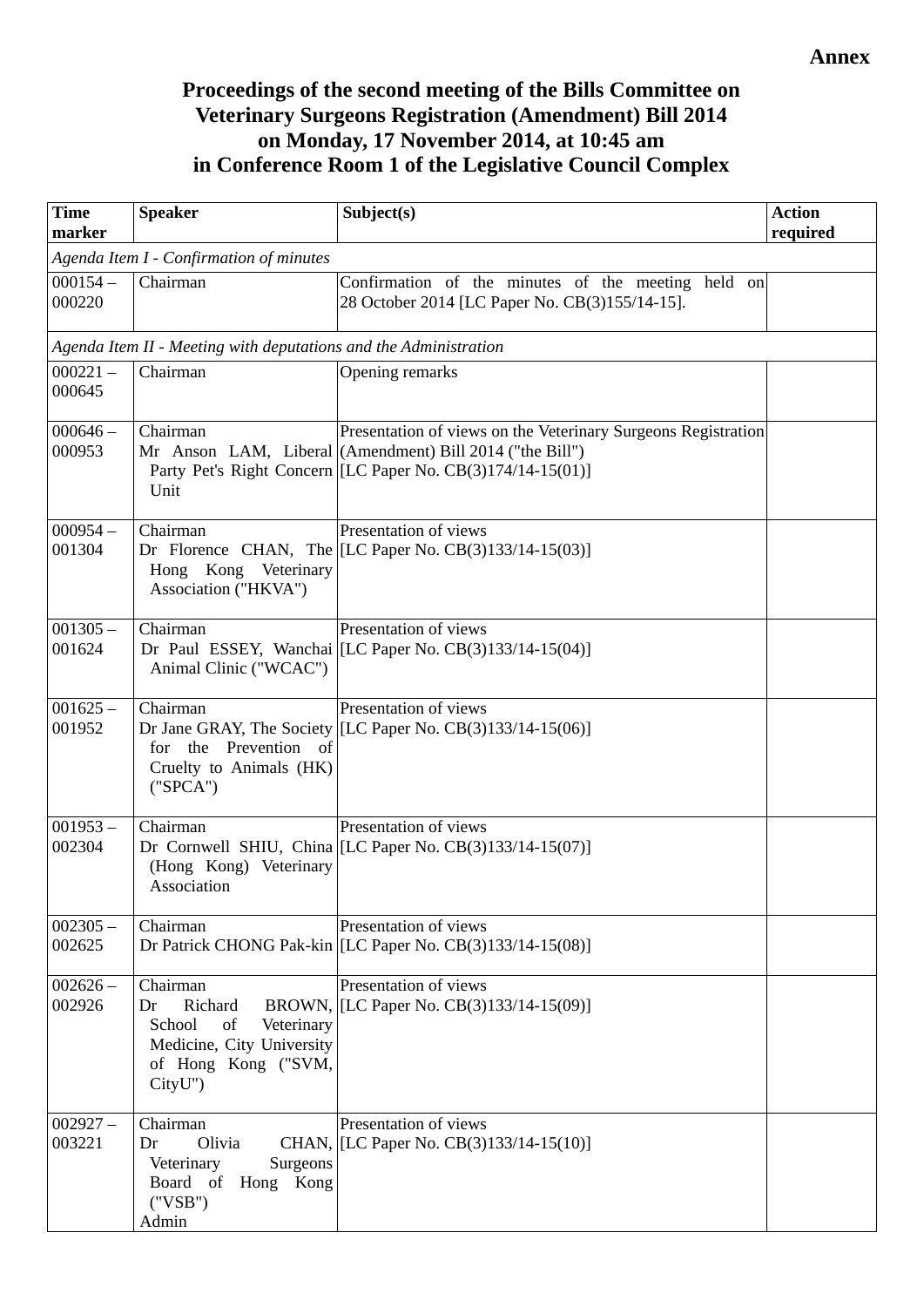| <b>Time</b>          | <b>Speaker</b>                                                                            | Subject(s)                                                                                                                                                                                                                                                                                                                                                                                                                                                                                                                                                                                                                                                                                                                                                                                                                                                                                                                                                                                                                                                                                                                                                                                                            | <b>Action</b> |
|----------------------|-------------------------------------------------------------------------------------------|-----------------------------------------------------------------------------------------------------------------------------------------------------------------------------------------------------------------------------------------------------------------------------------------------------------------------------------------------------------------------------------------------------------------------------------------------------------------------------------------------------------------------------------------------------------------------------------------------------------------------------------------------------------------------------------------------------------------------------------------------------------------------------------------------------------------------------------------------------------------------------------------------------------------------------------------------------------------------------------------------------------------------------------------------------------------------------------------------------------------------------------------------------------------------------------------------------------------------|---------------|
| marker               |                                                                                           |                                                                                                                                                                                                                                                                                                                                                                                                                                                                                                                                                                                                                                                                                                                                                                                                                                                                                                                                                                                                                                                                                                                                                                                                                       | required      |
| $003222 -$<br>003807 | Chairman<br>Ms Cyd HO<br>Dr Paul ESSEY, WCAC<br>Dr Jane GRAY, SPCA<br>Dr Olivia CHAN, VSB | Members' understanding that the deputations generally<br>supported the ratios of registered veterinary surgeons<br>("RVSs") to non-RVSs on VSB, the preliminary investigation<br>committee ("PIC") and the inquiry committee ("IC") to be<br>maintained at 2:1 as proposed under the Bill.                                                                                                                                                                                                                                                                                                                                                                                                                                                                                                                                                                                                                                                                                                                                                                                                                                                                                                                            |               |
|                      |                                                                                           | Ms Cyd HO's concern about why, under the proposed<br>expansion of VSB's membership, only six of the 12 RVSs<br>would be elected by the veterinary profession.<br>Her<br>invitation for the deputations' views on whether appointed<br>RVSs on VSB should be retained and all the 12 RVSs on VSB<br>should be elected by the profession to facilitate VSB's<br>professional autonomy.                                                                                                                                                                                                                                                                                                                                                                                                                                                                                                                                                                                                                                                                                                                                                                                                                                  |               |
|                      |                                                                                           | Dr Paul ESSEY (WCAC)'s view that the profession generally<br>supported the election of all the 12 RVSs to VSB in the long<br>run; and the proposed retention of appointed RVSs on VSB<br>was accepted out of expediency, as the discussions on the<br>proposed measures under the Bill had taken 18 months.                                                                                                                                                                                                                                                                                                                                                                                                                                                                                                                                                                                                                                                                                                                                                                                                                                                                                                           |               |
|                      |                                                                                           | Dr Jane GRAY (SPCA)'s view that the profession had waited<br>long for the improvement to VSB's operation. VSB should<br>move towards having more and ideally all the 12 RVSs<br>elected by the profession.                                                                                                                                                                                                                                                                                                                                                                                                                                                                                                                                                                                                                                                                                                                                                                                                                                                                                                                                                                                                            |               |
|                      |                                                                                           | Dr Olivia CHAN (VSB)'s concern about the feasibility of<br>having all the RVSs on VSB selected from one source, i.e. by<br>election. The inclusion of appointed RVSs in PIC and IC<br>should facilitate a balanced consideration of complaints<br>against RVSs.                                                                                                                                                                                                                                                                                                                                                                                                                                                                                                                                                                                                                                                                                                                                                                                                                                                                                                                                                       |               |
| $003808 -$<br>004413 | Chairman<br>Dr Kenneth CHAN<br>Dr Jane GRAY, SPCA<br>Dr Paul ESSEY, WCAC                  | In connection with clause 13 of the Bill under which the<br>proposed new section 28(1A) of the Veterinary Surgeons<br>Registration Ordinance (Cap. 529) ("the Ordinance")<br>provides that the Secretary for Food and Health ("SFH") may<br>by regulation provide for matters concerning an election of<br>six RVSs to VSB, Dr Kenneth CHAN's enquiries to the<br>deputations on -<br>(a) whether they considered it acceptable for the Government<br>to decide on all matters relating to the election; and<br>(b) how to ensure electoral fairness, such as whether one<br>voter might select only one RVS or up to six RVSs.<br>Dr Jane GRAY (SPCA)'s view that every RVS should be<br>entitled to vote at the election and the Government had the<br>responsibility to ensure the fairness and transparency of the<br>election.<br>Dr Paul ESSEY (WCAC)'s view that -<br>(a) the Government might make reference to the election<br>procedures for veterinary regulatory bodies in other<br>jurisdictions such as the United Kingdom ("UK") where<br>veterinarians chose from a list of candidates and voted by<br>paper ballot at the election;<br>(b) every RVS should be entitled to vote at the election; and |               |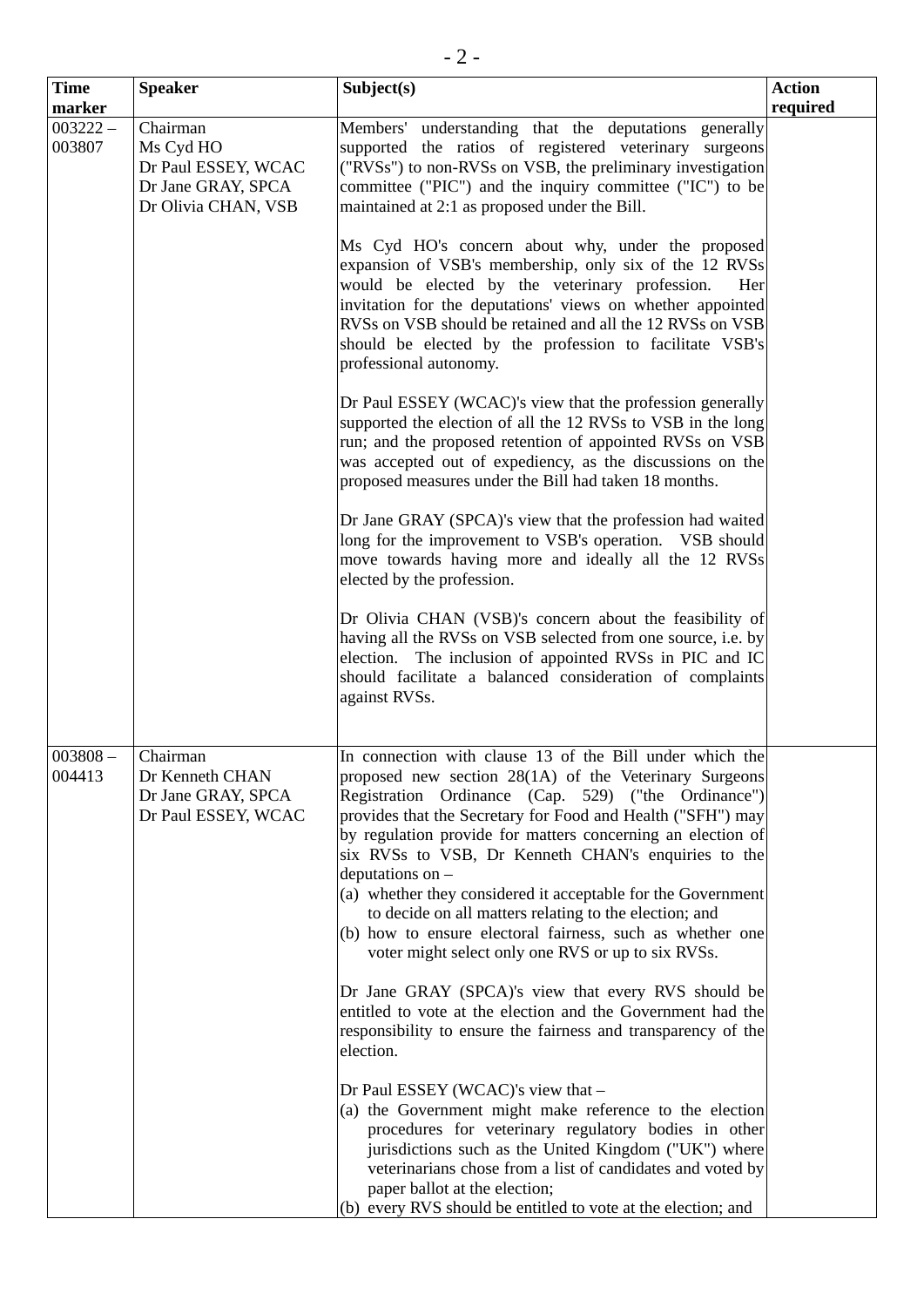| <b>Time</b><br>marker | <b>Speaker</b>                                                                                                                       | Subject(s)                                                                                                                                                                                                                                                                                                                                                                                                                                                                                                                                                                                                                                                                                                                                                                                                                                                                                                                                                                                                                                                                                                                                                                                                                                                                                                                                                                                                                                                                                                                                                                                                                    | <b>Action</b><br>required |
|-----------------------|--------------------------------------------------------------------------------------------------------------------------------------|-------------------------------------------------------------------------------------------------------------------------------------------------------------------------------------------------------------------------------------------------------------------------------------------------------------------------------------------------------------------------------------------------------------------------------------------------------------------------------------------------------------------------------------------------------------------------------------------------------------------------------------------------------------------------------------------------------------------------------------------------------------------------------------------------------------------------------------------------------------------------------------------------------------------------------------------------------------------------------------------------------------------------------------------------------------------------------------------------------------------------------------------------------------------------------------------------------------------------------------------------------------------------------------------------------------------------------------------------------------------------------------------------------------------------------------------------------------------------------------------------------------------------------------------------------------------------------------------------------------------------------|---------------------------|
|                       |                                                                                                                                      | (c) the number of elected RVSs on VSB should be increased<br>in the long run to promote self-regulation by the<br>profession.                                                                                                                                                                                                                                                                                                                                                                                                                                                                                                                                                                                                                                                                                                                                                                                                                                                                                                                                                                                                                                                                                                                                                                                                                                                                                                                                                                                                                                                                                                 |                           |
|                       |                                                                                                                                      | The Chairman's concern about whether the candidates who<br>lost in the election might be appointed by the Government to<br>VSB.                                                                                                                                                                                                                                                                                                                                                                                                                                                                                                                                                                                                                                                                                                                                                                                                                                                                                                                                                                                                                                                                                                                                                                                                                                                                                                                                                                                                                                                                                               |                           |
|                       |                                                                                                                                      | Members' view that the Administration should submit its<br>proposal on the election of RVSs to VSB to the Bills<br>Committee for consideration.                                                                                                                                                                                                                                                                                                                                                                                                                                                                                                                                                                                                                                                                                                                                                                                                                                                                                                                                                                                                                                                                                                                                                                                                                                                                                                                                                                                                                                                                               |                           |
| $004414 -$<br>005130  | Chairman<br>Mr CHAN Chi-chuen<br>Dr Florence CHAN, HKVA<br>Dr Olivia CHAN, VSB                                                       | Mr CHAN Chi-chuen's worry about PIC/IC's investigation<br>into complaints against RVSs would amount to an<br>investigation by peers which fell short of impartiality. His<br>enquiries on -<br>(a) whether the Administration had conducted any survey on<br>the veterinary profession's views on the Bill, including<br>whether the proposed 12 RVSs on VSB should all be<br>elected by the profession; and<br>(b) whether renowned and respectable RVSs preferred to be<br>appointed to VSB rather than stand for election.<br>Dr Florence CHAN (HKVA)'s view that -<br>(a) RVSs were generally not working for money but<br>promoted animal welfare out of conscience;<br>(b) HKVA was committed to maintaining a high standard of<br>veterinary services, which were conducive to the<br>development of the profession;<br>(c) established procedures were in place for declaration of<br>interest by RVSs on VSB and their withdrawal from<br>PIC/IC in case of a conflict of interest arising from the<br>handling of complaints against RVSs; and<br>(d) as most practising RVSs provided services for small pet<br>animals, and some worked for relevant government<br>departments, the Hong Kong Jockey Club or local<br>universities, RVSs in different specialties should be<br>proportionally represented by the elected RVSs on VSB.<br>Dr Olivia CHAN (VSB)'s view that -<br>(a) the appointment of RVSs to VSB would expand the pool<br>of suitable persons to serve on PIC and IC; and<br>(b) a review might be conducted on the need for increasing<br>the number of elected RVSs on VSB when the profession |                           |
|                       |                                                                                                                                      | became more mature.                                                                                                                                                                                                                                                                                                                                                                                                                                                                                                                                                                                                                                                                                                                                                                                                                                                                                                                                                                                                                                                                                                                                                                                                                                                                                                                                                                                                                                                                                                                                                                                                           |                           |
| $005131 -$<br>010018  | Chairman<br>Dr CHIANG Lai-wan<br>Dr Olivia CHAN, VSB<br>Dr Richard BROWN,<br>SVM, CityU<br>Dr Jane GRAY, SPCA<br>Dr Paul ESSEY, WCAC | Dr CHIANG Lai-wan's reservation about the proposed<br>election of all the 12 RVSs to VSB, as elected RVSs might<br>put the interest of the profession before public interest, such<br>as charging excessive service fees. Her concern about the<br>availability of the complaint channels for the public and how<br>the Administration could allay pet owners' worries about their<br>rights and interests being compromised in VSB's handling of<br>complaints against RVSs.                                                                                                                                                                                                                                                                                                                                                                                                                                                                                                                                                                                                                                                                                                                                                                                                                                                                                                                                                                                                                                                                                                                                                 |                           |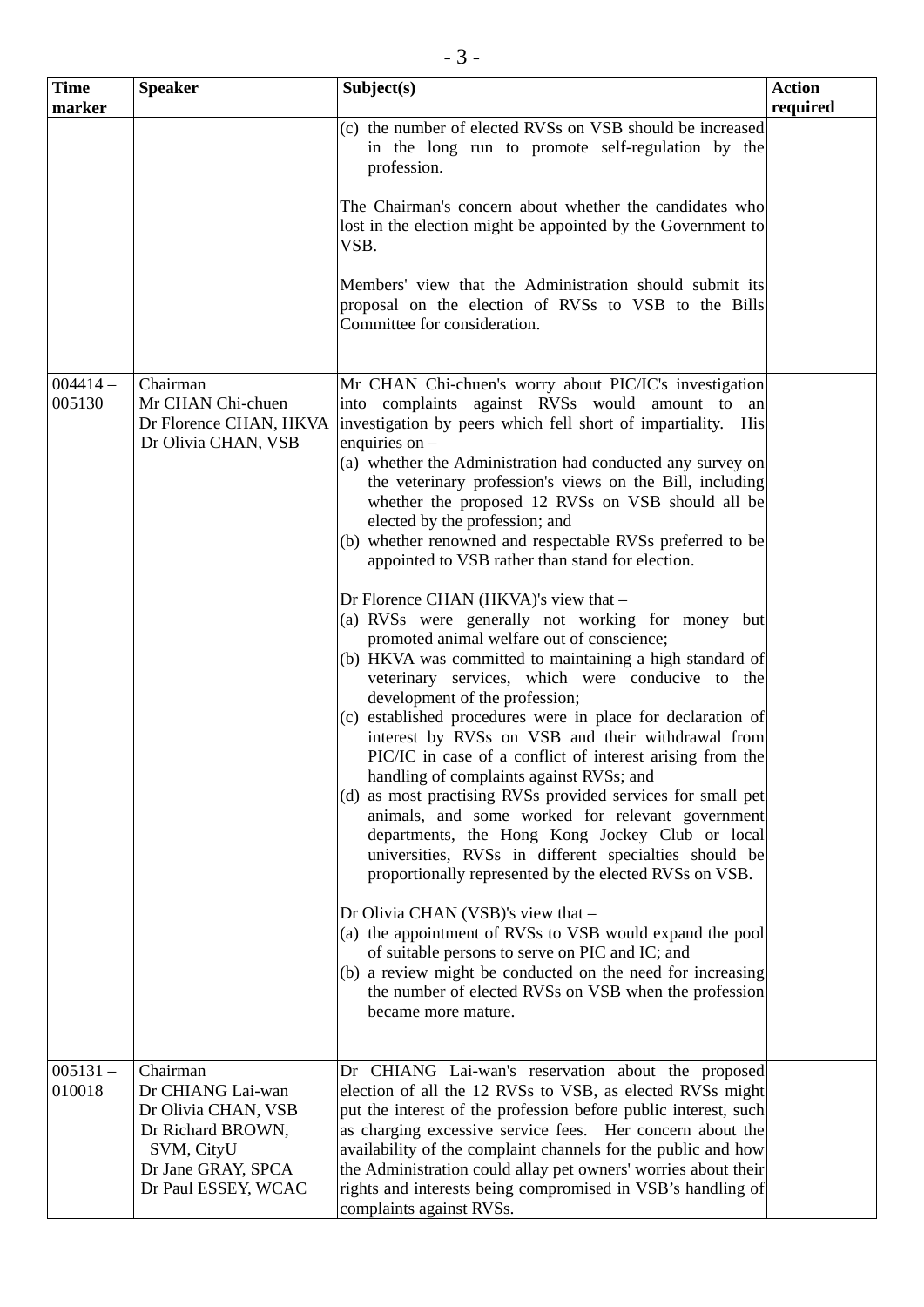| <b>Time</b>          | <b>Speaker</b>                                                     | Subject(s)                                                                                                                                                                                                                                                                                                                                                                                                                                                                                                                                                                                                                                                                                                                                                                                                                                                                                                                                                                                                                                                                                                                                                                                                                                                                                                                                                                                                                                                                                        | <b>Action</b> |
|----------------------|--------------------------------------------------------------------|---------------------------------------------------------------------------------------------------------------------------------------------------------------------------------------------------------------------------------------------------------------------------------------------------------------------------------------------------------------------------------------------------------------------------------------------------------------------------------------------------------------------------------------------------------------------------------------------------------------------------------------------------------------------------------------------------------------------------------------------------------------------------------------------------------------------------------------------------------------------------------------------------------------------------------------------------------------------------------------------------------------------------------------------------------------------------------------------------------------------------------------------------------------------------------------------------------------------------------------------------------------------------------------------------------------------------------------------------------------------------------------------------------------------------------------------------------------------------------------------------|---------------|
| marker               |                                                                    |                                                                                                                                                                                                                                                                                                                                                                                                                                                                                                                                                                                                                                                                                                                                                                                                                                                                                                                                                                                                                                                                                                                                                                                                                                                                                                                                                                                                                                                                                                   | required      |
|                      |                                                                    | Dr Olivia CHAN (VSB)'s view that -<br>(a) VSB was responsible for examining and verifying the<br>qualifications of persons applying for registration as<br>RVSs to ensure high professional standards. RVSs<br>possessed the required professional qualifications and had<br>been impartial and objective in handling complaints;<br>(b) the complaint channels are clearly available to the public<br>and relevant parties; and<br>(c) VSB attached high importance to the involvement of<br>non-RVSs, with a PIC/IC including a non-RVS<br>representing the interests other than those of RVSs.<br>Dr Richard BROWN (SVM, CityU)'s view that he was proud<br>of the high standards of the profession in Hong Kong, and<br>RVSs who failed to meet the standards would be subject to<br>disciplinary actions including deregistration.<br>Dr Jane GRAY (SPCA)'s view that a non-RVS should always<br>be on PIC/IC working with RVSs; and the proposed<br>appointment of assessors, who would not be VSB members,<br>to PIC/IC could help allay concerns about any possible<br>conflict of interest arising from the handling of complaints<br>against RVSs.<br>Dr Paul ESSEY (WCAC)'s view that the veterinary service<br>fees in Hong Kong were one of the cheapest in the world<br>when compared to other places such as South Africa and the<br>United States ("US"), and in Hong Kong, there was an<br>oversupply instead of undersupply of RVSs, which had driven<br>down the service fees. |               |
| $010019 -$<br>010401 | Chairman<br>Ms Cyd HO<br>Dr Olivia CHAN, VSB<br>Dr Jane GRAY, SPCA | $Ms$ Cyd HO's enquiries on $-$<br>(a) whether, under the existing membership of VSB, the<br>six RVSs appointed to VSB were all from government<br>department(s), such as the Agriculture, Fisheries and<br>Conservation Department ("AFCD"); and<br>(b) the reason(s) for not proposing an election of all the<br>12 RVSs to VSB.<br>Dr Olivia CHAN (VSB)'s response that -<br>(a) the existing six appointed RVSs on VSB were not all<br>from the Government or specialized in public health.<br>Some of them provided services for small pet animals or<br>worked for the Hong Kong Jockey Club; and<br>(b) the number of elected RVSs might be increased when the<br>profession became more mature.                                                                                                                                                                                                                                                                                                                                                                                                                                                                                                                                                                                                                                                                                                                                                                                            |               |
| $010402 -$<br>011043 | Chairman<br>Dr Olivia CHAN, VSB<br>Dr Richard BROWN,<br>SVM, CityU | The Chairman's suggestions that the authority should –<br>(a) consider making a performance pledge to expedite the<br>handling of complaints by VSB;<br>(b) review whether the proposed expansion of VSB's<br>membership from 10 to 19 would be sufficient to<br>facilitate the formation of more PICs and ICs to expedite<br>the handling of complaints; and                                                                                                                                                                                                                                                                                                                                                                                                                                                                                                                                                                                                                                                                                                                                                                                                                                                                                                                                                                                                                                                                                                                                     |               |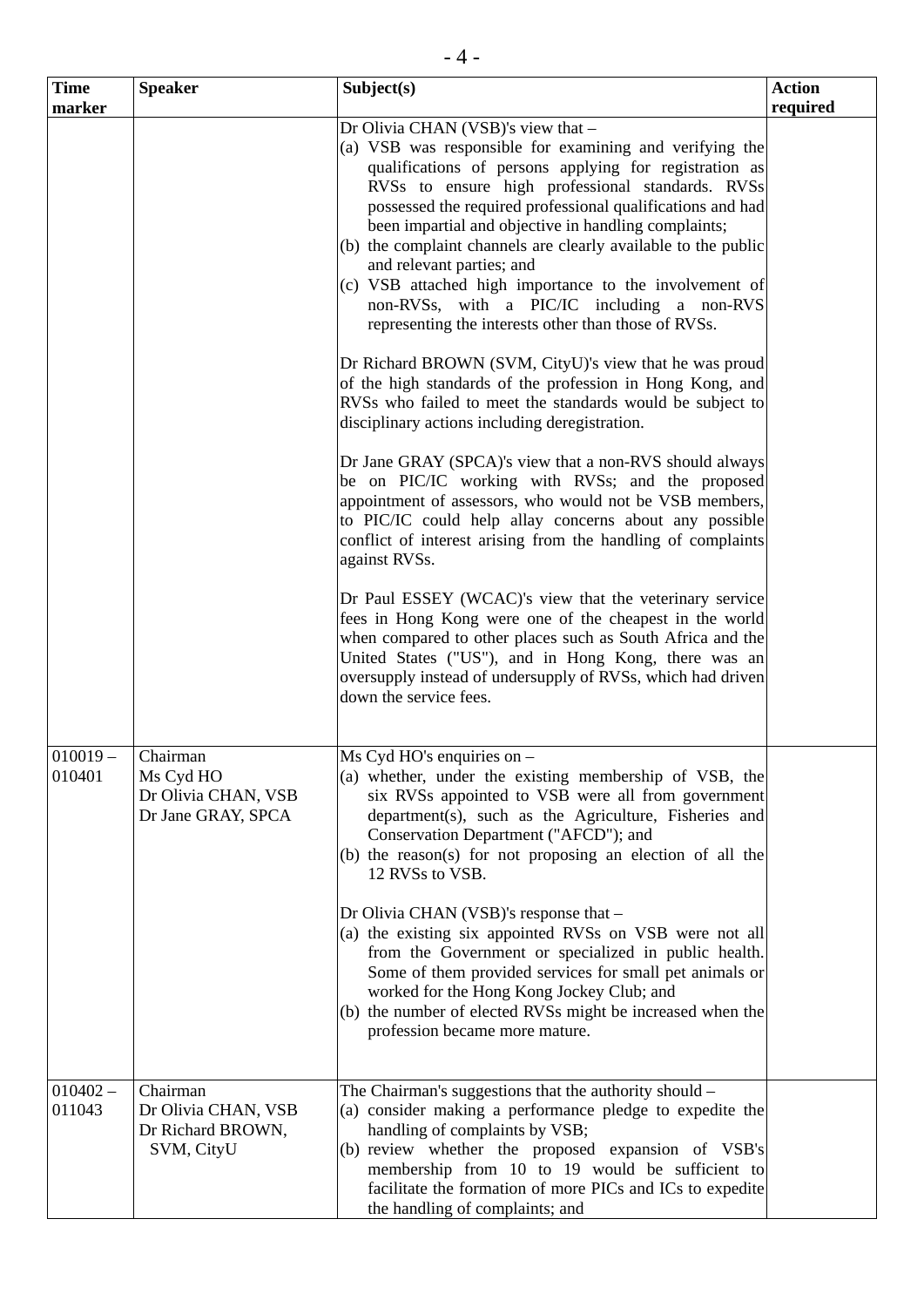| <b>Time</b>          | <b>Speaker</b>                                                                                                 | Subject(s)                                                                                                                                                                                                                                                                                                                                                                                                                                                                                                                                                                                                                                                                                                                                                                                                                                                                                                                                                                                                                                           | <b>Action</b>                                                           |
|----------------------|----------------------------------------------------------------------------------------------------------------|------------------------------------------------------------------------------------------------------------------------------------------------------------------------------------------------------------------------------------------------------------------------------------------------------------------------------------------------------------------------------------------------------------------------------------------------------------------------------------------------------------------------------------------------------------------------------------------------------------------------------------------------------------------------------------------------------------------------------------------------------------------------------------------------------------------------------------------------------------------------------------------------------------------------------------------------------------------------------------------------------------------------------------------------------|-------------------------------------------------------------------------|
| marker               |                                                                                                                |                                                                                                                                                                                                                                                                                                                                                                                                                                                                                                                                                                                                                                                                                                                                                                                                                                                                                                                                                                                                                                                      | required                                                                |
|                      |                                                                                                                | (c) in view of the proposed addition of "dentist" to the<br>related professions (which currently comprised "medical<br>practitioner" and "pharmacist") under the Bill, consider<br>increasing the number of VSB members from the related<br>professions from one to three by appointing one member<br>from each of the three related professions, as proposed by<br>the Liberal Party Pet's Right Concern Unit.                                                                                                                                                                                                                                                                                                                                                                                                                                                                                                                                                                                                                                      |                                                                         |
|                      |                                                                                                                | The Chairman's concern about whether VSB had set an<br>excessively high threshold to restrict overseas-trained<br>veterinary surgeons to practise, and limit the supply of RVSs,<br>in Hong Kong.                                                                                                                                                                                                                                                                                                                                                                                                                                                                                                                                                                                                                                                                                                                                                                                                                                                    |                                                                         |
|                      |                                                                                                                | Dr Olivia CHAN (VSB)'s response that -<br>(a) VSB had not set any threshold to restrict overseas<br>veterinary surgeons to practise in Hong Kong; and<br>(b) it had adopted a set of schedules of qualifications<br>internationally recognized for registration as a veterinary<br>surgeon, including those accepted by the American<br>Veterinary Medical Association Council of Education<br>and Royal College of Veterinary Surgeons. It also had<br>supplementary rules to assess the qualifications of<br>veterinary surgeons on an individual basis.                                                                                                                                                                                                                                                                                                                                                                                                                                                                                           |                                                                         |
|                      |                                                                                                                | Dr Richard BROWN's view that the provision of local<br>veterinary programmes would satisfy the aspirations of local<br>students who were interested in veterinary studies but could<br>not afford to study abroad.                                                                                                                                                                                                                                                                                                                                                                                                                                                                                                                                                                                                                                                                                                                                                                                                                                   |                                                                         |
| $011044 -$<br>011521 | Chairman<br>Dr CHIANG Lai-wan<br>Dr Florence CHAN, HKVA<br>Dr Paul ESSEY, WCAC<br>Dr Olivia CHAN, VSB<br>Admin | Dr Paul ESSEY (WCAC)'s response to Dr CHIANG The<br>Lai-wan's enquiry that the ratio of RVSs to animals in Hong Administration<br>Kong was at 1 RVS to 1 200-1 400 animals.<br>Dr Olivia CHAN (VSB)'s response that according to HKVA's<br>study, the ratio of RVSs to animals in Hong Kong was high,<br>compared to overseas jurisdictions, and the supply of RVSs in minutes.<br>Hong Kong was sufficient.<br>The Administration's undertaking to provide information on -<br>(a) the latest ratios of RVSs to animals in Hong Kong and<br>overseas jurisdictions; and<br>(b) the background of the six RVSs appointed by SFH to<br>VSB since its establishment in 1997.<br>The Administration's response to Dr CHIANG Lai-wan's<br>enquiry that VSB had issued a code of practice for the<br>professional conduct and discipline of RVSs ("CoP"), which<br>was available on VSB's website. A RVS in breach of the<br>CoP would be subject to disciplinary proceedings that could,<br>where the severity of the case so warranted, lead to removal | to take actions<br>as required in<br>paragraph $4(a)$<br>and (d) of the |
| $011522 -$<br>011922 | Chairman<br>Dr Kenneth CHAN                                                                                    | of the name of the RVS concerned from the register of RVSs.<br>Dr Jane GRAY (SPCA)'s response to Dr Kenneth CHAN's<br>enquiry on the proposed method of election of the six RVSs                                                                                                                                                                                                                                                                                                                                                                                                                                                                                                                                                                                                                                                                                                                                                                                                                                                                     |                                                                         |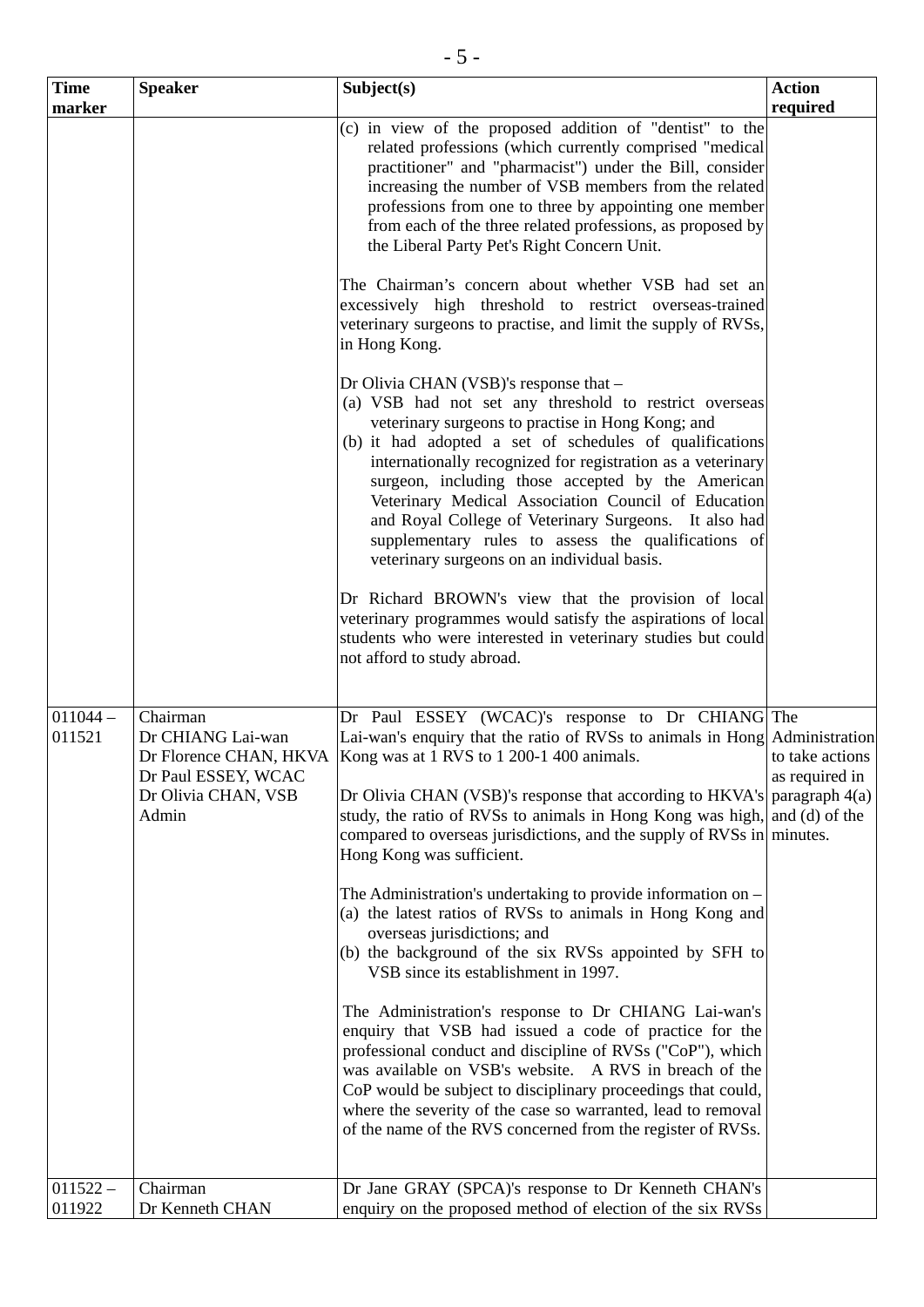| <b>Time</b>          | <b>Speaker</b>                                                               | Subject(s)                                                                                                                                                                                                                                                                                                                                                                                                                                                                                                                                                                                                                                                                                                                                                                                                                                                                                                                                                                                                                                                                                                                                                                                                                                                                                                                                                                                                                                                                                                                                                                                                                                                                                                                                 | <b>Action</b>  |
|----------------------|------------------------------------------------------------------------------|--------------------------------------------------------------------------------------------------------------------------------------------------------------------------------------------------------------------------------------------------------------------------------------------------------------------------------------------------------------------------------------------------------------------------------------------------------------------------------------------------------------------------------------------------------------------------------------------------------------------------------------------------------------------------------------------------------------------------------------------------------------------------------------------------------------------------------------------------------------------------------------------------------------------------------------------------------------------------------------------------------------------------------------------------------------------------------------------------------------------------------------------------------------------------------------------------------------------------------------------------------------------------------------------------------------------------------------------------------------------------------------------------------------------------------------------------------------------------------------------------------------------------------------------------------------------------------------------------------------------------------------------------------------------------------------------------------------------------------------------|----------------|
| marker               |                                                                              |                                                                                                                                                                                                                                                                                                                                                                                                                                                                                                                                                                                                                                                                                                                                                                                                                                                                                                                                                                                                                                                                                                                                                                                                                                                                                                                                                                                                                                                                                                                                                                                                                                                                                                                                            | required       |
|                      | Dr Jane GRAY, SPCA<br>Dr Richard BROWN,<br>SVM, CityU<br>Dr Paul ESSEY, WCAC | to VSB that -<br>(a) each RVS should have a vote for each elected seat (i.e.<br>six votes for six elected RVSs) and the voters could<br>select from among a list of candidates standing for<br>election;<br>(b) candidates should make available their manifestos to all<br>eligible voters; and<br>(c) the options of paper and electronic ballots should be<br>provided.<br>Dr Richard BROWN (SVM, CityU)'s support for Dr Jane<br>GRAY's above suggestions, and his view that the electoral<br>method should be reasonable, fair and efficient.<br>Dr Paul ESSEY (WCAC)'s support for providing the options<br>of paper and electronic ballots at the election.                                                                                                                                                                                                                                                                                                                                                                                                                                                                                                                                                                                                                                                                                                                                                                                                                                                                                                                                                                                                                                                                         |                |
| $011923 -$<br>012731 | Chairman<br>Admin                                                            | The Administration's response to the views of members and<br>the deputations $-$<br>(a) clause 13 of the Bill empowers SFH to prescribe a set of<br>regulation on an election of members to VSB. The<br>proposed regulation to be made following the passage of<br>the Bill would be in the form of subsidiary legislation<br>subject to scrutiny by the Legislative Council ("LegCo");<br>(b) the Administration considered the ratio of RVSs to<br>non-RVSs on VSB, which would be maintained at 2:1,<br>appropriate having regard to the outcome of its<br>consultation with the profession and stakeholders in<br>2012, and the latest development of the profession.<br>In<br>the long run, the number of elected RVSs on VSB might<br>be reviewed in the light of the overall development of<br>the profession in future;<br>(c) VSB had been handling complaints in a fair and proper<br>The proposed enhancement of VSB's<br>manner.<br>complaint-handling capacity would expedite<br>and<br>improve the complaint-handling process.<br>As each<br>complaint might be unique in its own right and the<br>complaints received had been getting more complicated<br>in recent years, it might not be appropriate to make a<br>service pledge on the processing time of a complaint<br>received and handled by VSB. The Administration<br>would keep in view the complaint-handling capacity of<br>VSB after the enactment of the Bill; and<br>(d) in Hong Kong, the ratio of RVSs to small pet animals<br>was at around 1:1 200 in 2012 according to information<br>available to the Administration, compared to Japan and<br>the US where the ratios of veterinarians to animals were<br>at about 1:2 000 and 1:3 300 respectively. |                |
| $012732 -$<br>013025 | Chairman<br>Ms Cyd HO<br>Admin                                               | Ms Cyd HO's suggestion that RVSs on VSB should be The<br>elected from different specialties in the profession.<br>The Administration's response that, of the existing $\sin \theta$ to take action<br>appointed RVSs on VSB in the current term, one was a as required in<br>veterinary surgeon who worked in AFCD. Although a paragraph $4(b)$                                                                                                                                                                                                                                                                                                                                                                                                                                                                                                                                                                                                                                                                                                                                                                                                                                                                                                                                                                                                                                                                                                                                                                                                                                                                                                                                                                                            | Administration |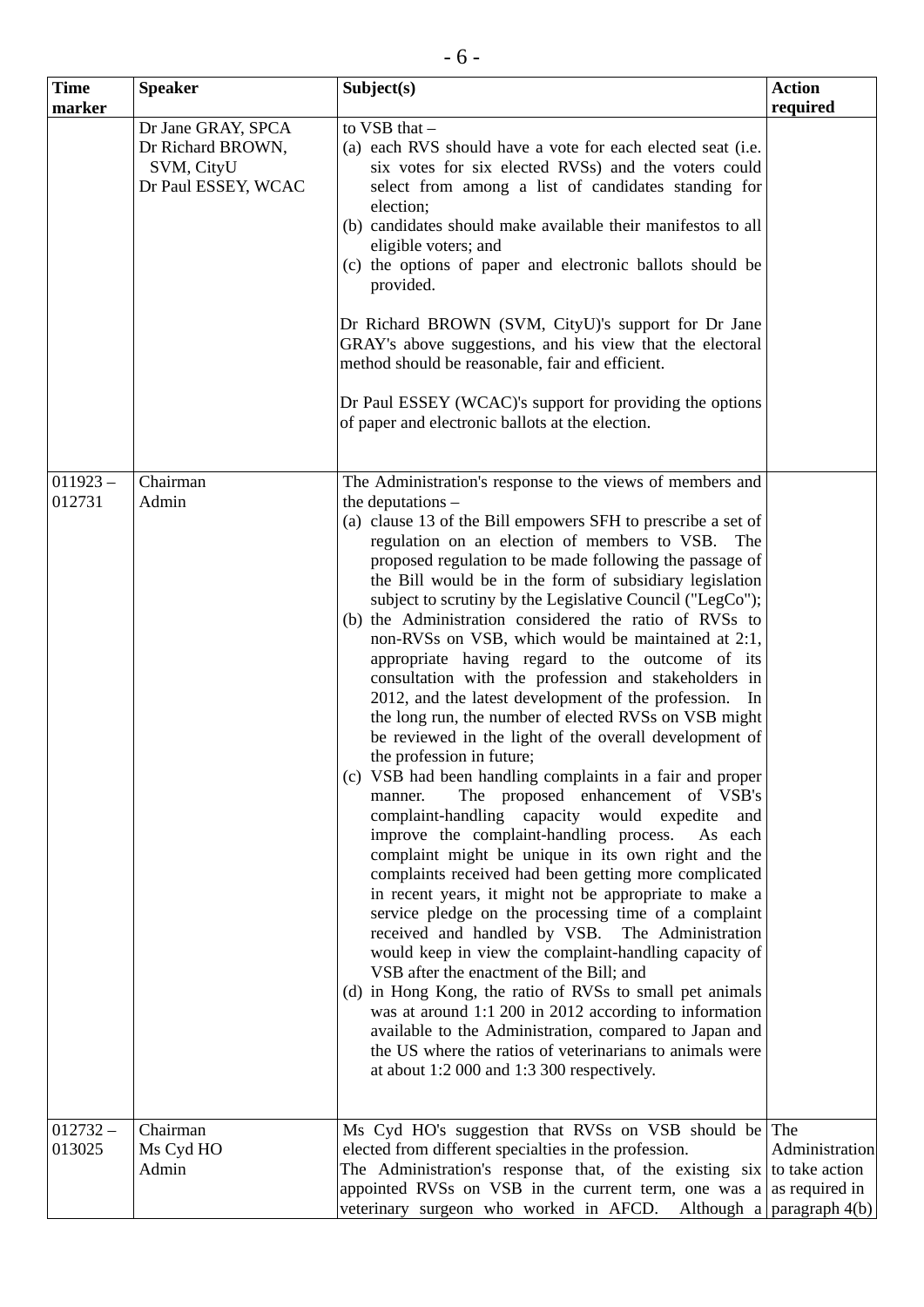| <b>Time</b>          | <b>Speaker</b>                                    | Subject(s)                                                                                                                                                                                                                                                                                                                                                                                                                                                                                                                                                                                                                                                                                                                                 | <b>Action</b>                                                                           |
|----------------------|---------------------------------------------------|--------------------------------------------------------------------------------------------------------------------------------------------------------------------------------------------------------------------------------------------------------------------------------------------------------------------------------------------------------------------------------------------------------------------------------------------------------------------------------------------------------------------------------------------------------------------------------------------------------------------------------------------------------------------------------------------------------------------------------------------|-----------------------------------------------------------------------------------------|
| marker               |                                                   |                                                                                                                                                                                                                                                                                                                                                                                                                                                                                                                                                                                                                                                                                                                                            | required                                                                                |
|                      |                                                   | considerable number of RVSs were providing service for of the minutes.<br>small pet animals in local market, the Administration<br>considered it necessary to appoint RVSs in various veterinary<br>expertise (e.g. in the fields of veterinary public health and<br>veterinary care for competition horses) to VSB, so as to<br>maintain a broad and balanced mix of knowledge and<br>expertise on VSB. After enactment of the Bill, the same<br>principle would apply to the appointment of the six RVSs to<br>The Administration's undertaking to provide a<br>VSB.<br>written response on the reason(s) for not proposing an<br>election of all the 12 RVSs to VSB.                                                                    |                                                                                         |
| $013026 -$           | Chairman                                          | The Administration's undertaking to provide the latest ratios The                                                                                                                                                                                                                                                                                                                                                                                                                                                                                                                                                                                                                                                                          |                                                                                         |
| 013252               | Dr CHIANG Lai-wan<br>Dr Paul ESSEY, WCAC<br>Admin | of RVSs to animals in Hong Kong and overseas jurisdictions.                                                                                                                                                                                                                                                                                                                                                                                                                                                                                                                                                                                                                                                                                | Administration<br>to take action<br>as required in<br>paragraph 4(a)<br>of the minutes. |
| $013253 -$           | Chairman                                          | The Administration's briefing on its response to members'                                                                                                                                                                                                                                                                                                                                                                                                                                                                                                                                                                                                                                                                                  |                                                                                         |
| 014249               | Admin                                             | requests arising from the discussion at the meeting of<br>28 October 2014 [LC Paper Nos. CB(3) 133/14-15(01) and<br>CB(3) 133/14-15(02)].                                                                                                                                                                                                                                                                                                                                                                                                                                                                                                                                                                                                  |                                                                                         |
|                      |                                                   | On the background of the six RVSs appointed to VSB, the<br>Administration's response that it had appointed RVSs in<br>different fields (such as veterinary public health and<br>veterinary care for small pet animals in veterinary clinics,<br>competition horses in Hong Kong Jockey Club, and animals<br>in the Ocean Park and zoos under the Leisure and Cultural<br>Services Department) to VSB. As RVSs specializing in<br>veterinary public health were mainly working in public<br>bodies, it had been the practice to appoint a government<br>veterinary officer to VSB to provide expertise relating to the<br>public veterinary services. The member so appointed was<br>not a representative of the Government or AFCD on VSB. |                                                                                         |
| $014250 -$<br>015336 | Chairman<br>Dr CHIANG Lai-wan<br>Admin            | Dr CHIANG Lai-wan's appreciation of the smooth operation<br>of VSB, the members of which had not been elected by the<br>profession but appointed by the Government.<br>Her<br>reservation about the proposed election of six of the 12 RVSs<br>on VSB and worry about the profession charging excessive<br>service fees.                                                                                                                                                                                                                                                                                                                                                                                                                   |                                                                                         |
|                      |                                                   | The Administration's response that -<br>(a) it was considered appropriate to expand VSB's<br>membership by including six elected RVSs in VSB, after<br>taking into account the growth of the profession over the<br>years, the need to ensure further healthy development of<br>the profession in the face of rising expectations of the<br>standards of veterinary services in Hong Kong, as well<br>as overseas experience in the UK, Australia and New<br>Zealand where elected members were included in the<br>relevant regulatory bodies at a certain stage of the<br>profession's development. The election of RVSs to                                                                                                               |                                                                                         |